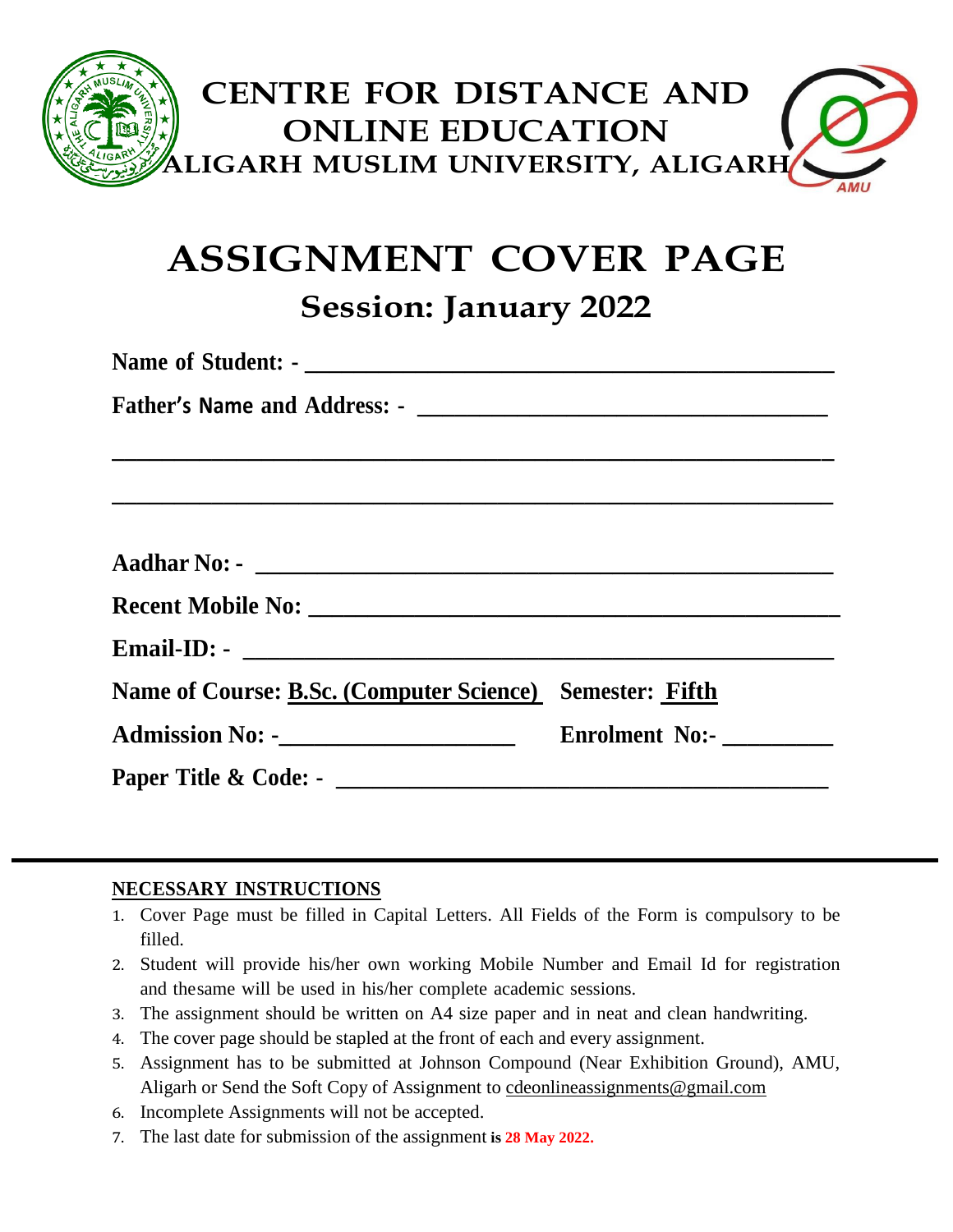# CENTRE FOR DISTANCE AND ONLINE EDUCATION **Aligarh Muslim University, Aligarh Session- January 2022 B.Sc. (Computer Science) V-Semester Linux Programming (CC-501)**

# **ASSIGNMENT**

**Maximum Marks: 20** 

### Attempt any two questions.

- 1. Explain the following commands:
	- a. Cp
	- b. Mkdir
	- c. rm
- 2. Write a note on different types of processes.
- 3. State the difference between Bash Shell and Tcsh Shell.
- 4. State the difference between grep and sort command. Give example to support your answer.

\*\*\*\*\*\*\*\*\*\*\*\*\*\*\*\*\*\*\*\*\*\*\*\*\*\*\*\*\*\*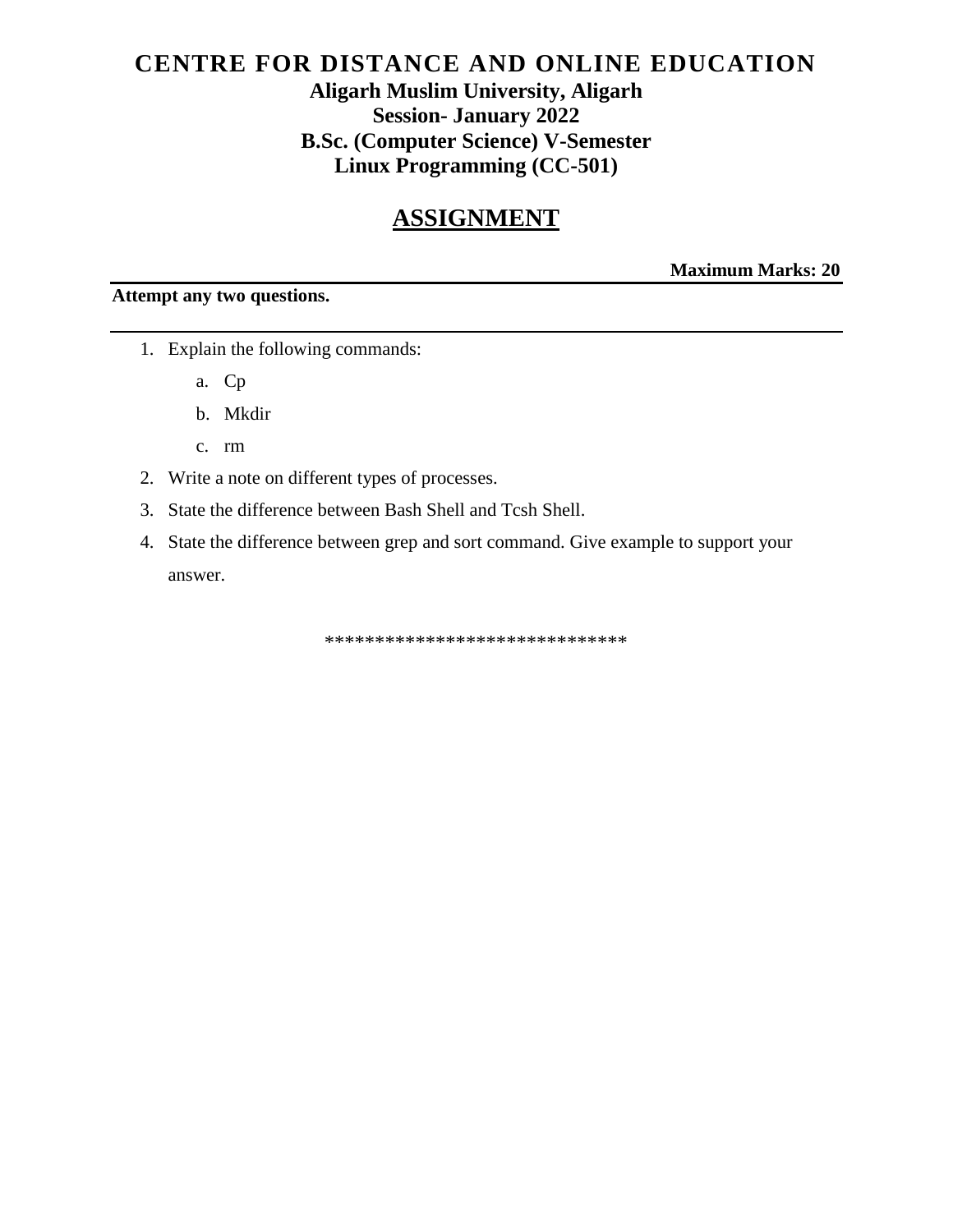# **CENTRE FOR DISTANCE AND ONLINE EDUCATION Aligarh Muslim University, Aligarh Session- January 2022 B.Sc. (Computer Science) V-Semester Programming in Java (CC-502)**

# **ASSIGNMENT**

### **Maximum Marks: 20**

#### **Attempt any two questions.**

- 1. Define the following:
	- a) Object oriented paradigm of Java programming
	- b) Inheritance and encapsulation
	- c) Polymorphism and method overriding
	- d) Abstract classes
- 2. Write a java program to convert a text file into their equivalent bytes file.
- 3. Write a java program to implement:
	- a) Constructor overloading
	- b) Method overriding
	- c) Multiple inheritance

\*\*\*\*\*\*\*\*\*\*\*\*\*\*\*\*\*\*\*\*\*\*\*\*\*\*\*\*\*\*